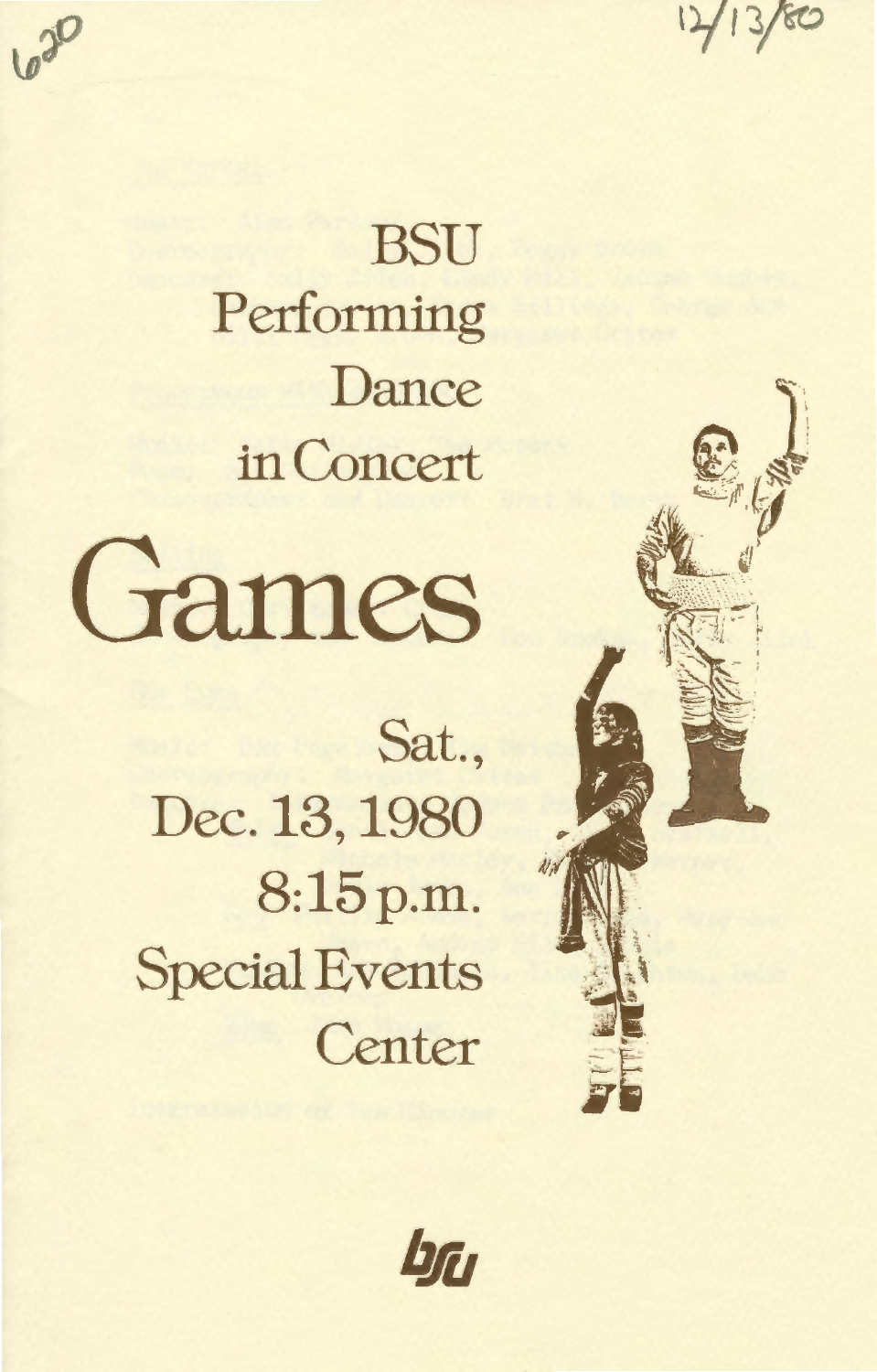## Jon-Verbal

Music: Alen Parsons Choreography: Sally Jilek, Peggy Brown Dancers: Sally Jilek, Cindy Hill, Jacque Hughes, Barbara Boylan, Steve Billings, George Ann Hilt, Peggy Brown, Margaret Crites

Rendezvous with Solitude

Music: Bette Midler, The Motors Poem: B. Gallaighre Choreographer and Dancer: Bret N. Berry

## Sailing

Music: Christopher Cross Choreography and dancers: Don Brokaw, Sally Jilek

Hue Cues

Music: Dan Fogelberg, Tim Weisberg Choreography: Margaret Crites Dancers: Intermediate Modern Dance Class White Sandi Jean Fuson, Cinde Starsell, Michele Harley, Shellie Werner, Doris Jones. Ann Holt Red Phillip Adams, Kerri Dodge, Mary-Ann Magee, Andrea Hilt, Debbie Yellow Rob Robinson, Tina Leighton, Debb Overman Blue Jane Hoene

Intermission of Ten Minutes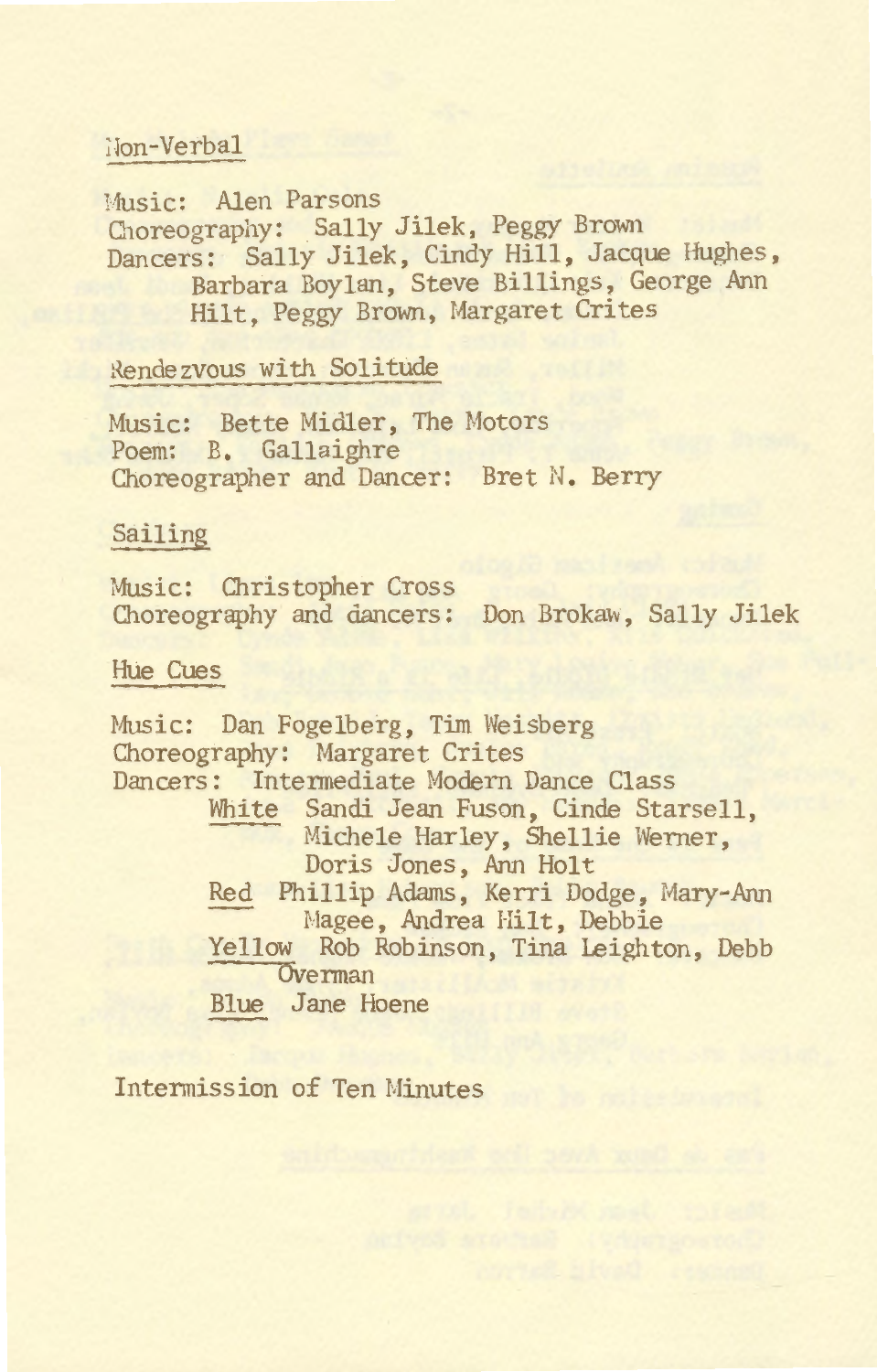Russ ian Roulette

Music: Walter Murphy Choreography: Aleta Sales . . . Jazz class Dancers: Kris Quickstad, Lisa Wilkins, Sandi Jean Fuson, Cynde Adams, Deb Rybold, Sue Pulliam, Janine Estes, Linda Chatterton, Jennifer Miller, Susan Thornton, Shona Coon, Vicki Wood, Tracie Moran, Renae Soper, Janna Apperson, Tina Leighton, Tammy Nesbitt, Anne T. Picotti, *Amy* Hendrix, Debbie Suhr

Gaming

Music: American Gigolo Choreography: Georg Ann Hilt Dancers: Ann Hilt, Bret N. Berry

Hey Diddle Diddle, Life is a Riddle

Music: Fresh Air Choreography and Dancers: Debb Overman, Kazi Fried

Fame is the Name of the Game

Music: Sound Tract from Fame Choreographer: Don Brokaw Dancers: Don Brokaw, Jackie Hughes, Cindy Hill, Kristie McAllister, Cynde Adams, Steve Billings, Jane Hoene, Lisa Boylan, Georg Ann Hilt

Intermission of Ten Minutes

Pas de Deux Avec Une Washingmachine

Music: Jean MiChel Jarre 01oreography: Barbara Boylan Dancer: David Barron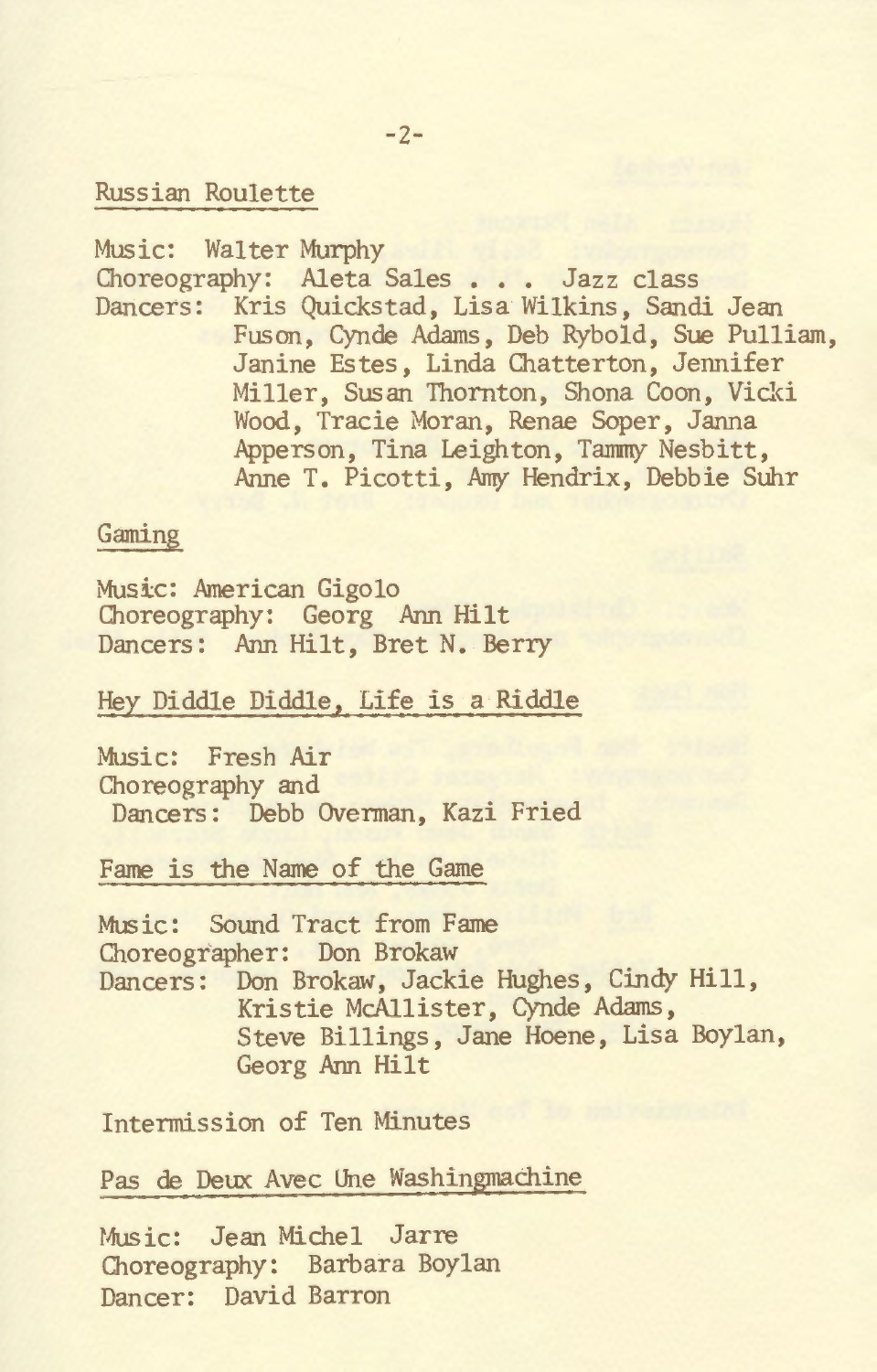## Mr. Melody Plays Games

Music: Natalie Cole Choreography and Dancers: Kristie McAllister, Don Brokaw

ever played a mind game? for ann and eric cooney

Music: The Manhattan Transfer Choreography: Bret N. Berry, Lance Brown Dancers: Kelleen Andrews, Cynde Adams, Peggy Brown, Lance Brown, Bret N. Berry

**Checkers** 

Music: Lipps Inc. Choreography: Aleta Sales • • • Jazz Class Dancers: Cynde Adams, Lisa Wilkins, Kris Quickstad, Sandi Jean Fuson, Mary Louise Weber, Sue Pulliam, Debbie Suhr, Jill Adams, Don Brokaw, Deb Rybold, Tammy Nesbitt, Christa Hedlund, Tina Leighton, Janine Estes, Ryndy Reed, Annette Frei, Pamela Johnson, Janna Apperson, Anne T. Piccotti, Amy Hendrix, Tamara Marcinuk, Shona Coon

Auna-Lisa Robertson, Bebby Bauman

## Death Can Be Hazardous To Your Health

Music: Ralph Burns Choreography: Jacque Hughes Dancers: Jacque Hughes, Sally Jilek, Barbara Boylan, Debb Overman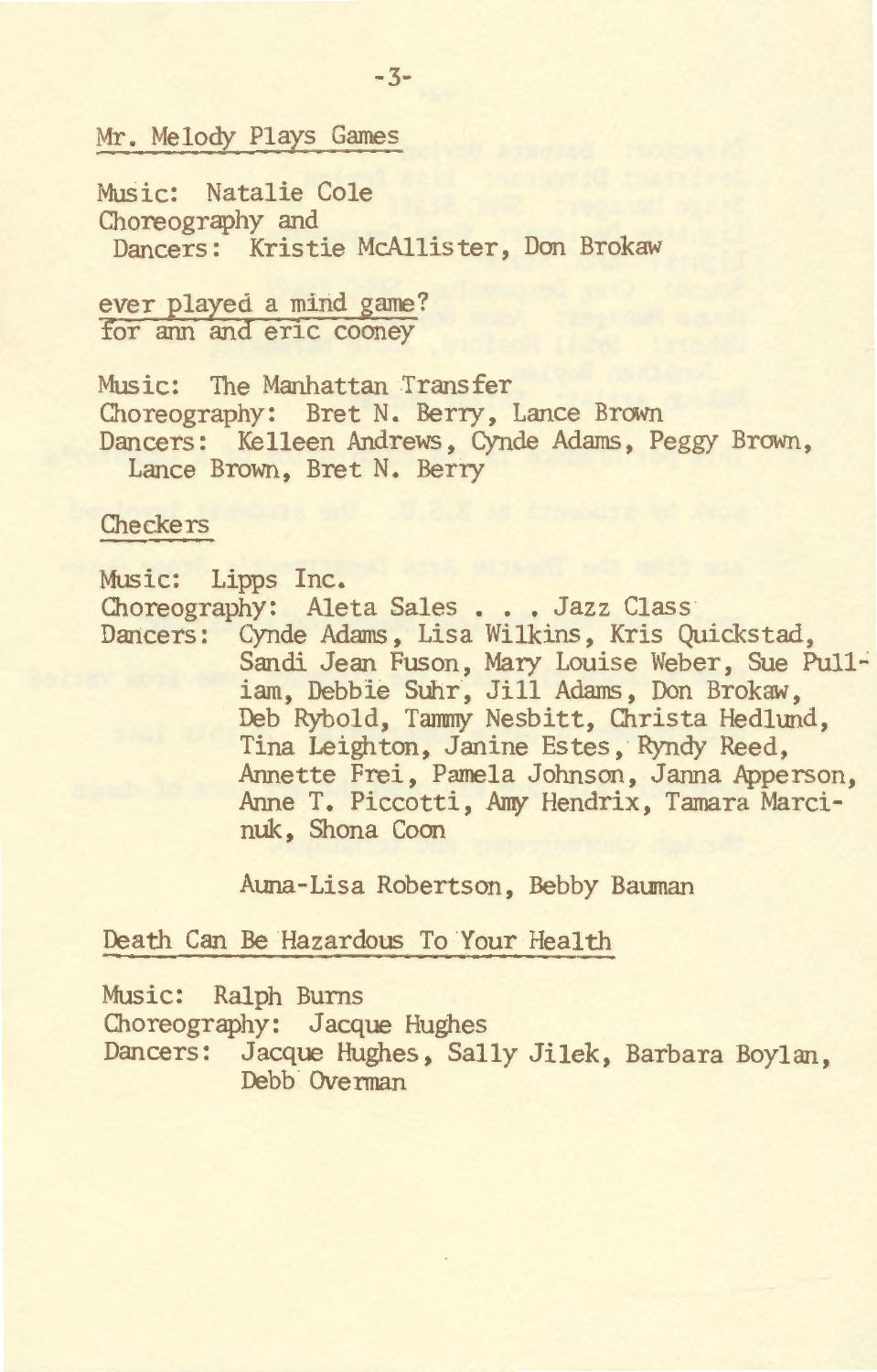Director: Barbara Boylan Assistant Director: Lisa Boylan Stage Manager: SPEC Staff Lighting Designer: Greg Despopolus Lights: SPEC Staff Sound: Greg Despopolus, SPEC Staff House Manager: Anne Boylan Ushers: Sybil Hosford, Jodie Marshall, Jonathan Boylan Makeup artist: Shirly Hurley

This performance is the culmination of a semester's work by students at B.S.U. The students involved are from the Theatre Arts Department's Stage Movement class and Physical Education's Jazz and Modern Dance classes. The students come from varied backgrounds of dance experience. In this last semester, all have explored the art form of dance through choreography and technique .